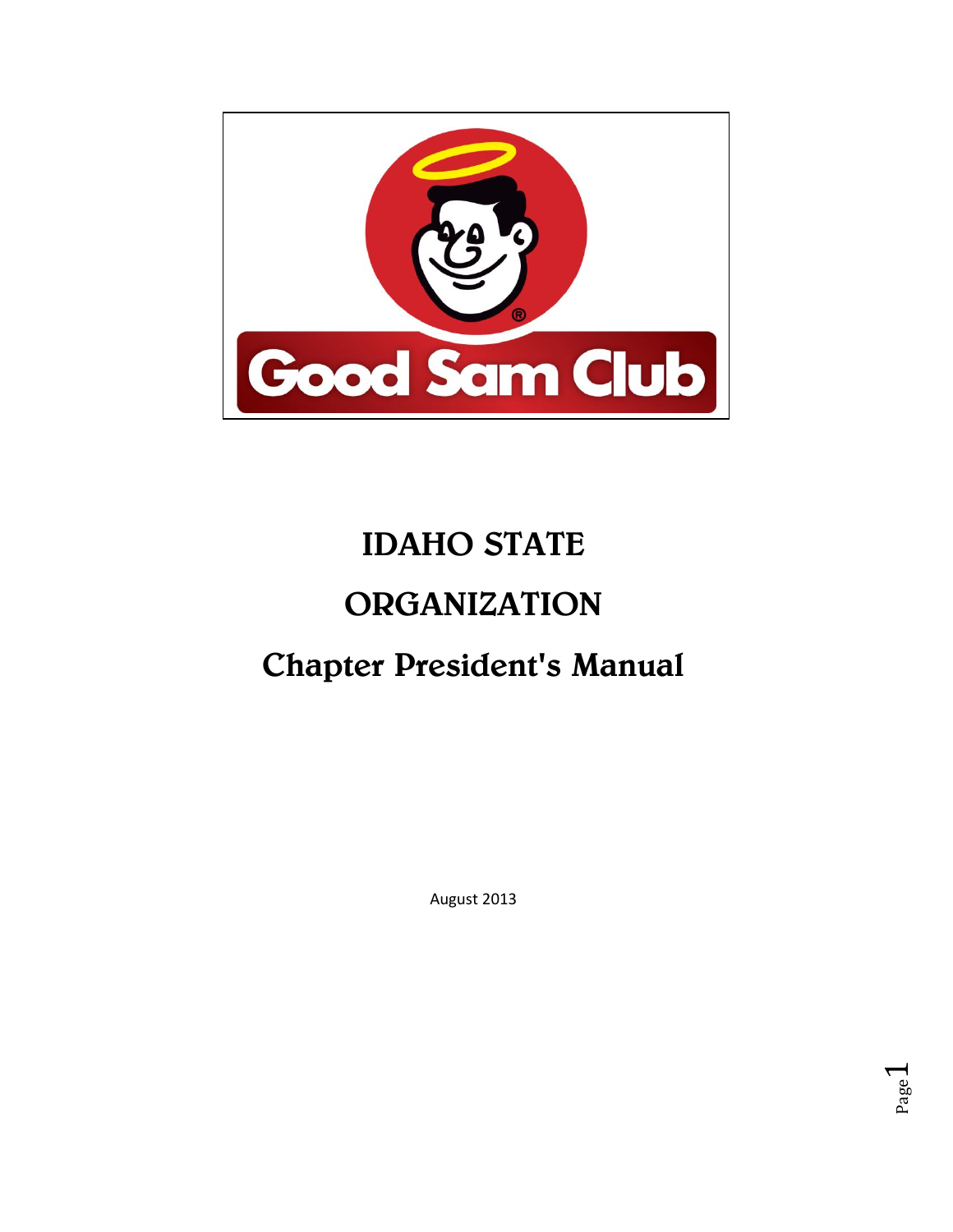## **Introduction**

The purpose of this manual is to provide guidelines and to outline procedures in fulfilling your responsibilities. The manual is recently updated with new processes and procedures. Information in this manual is subject to change. When information is updated you will be notified by your State Director.

## **Chapter President Responsibilities**

Work with members of your Chapter to keep operations running smoothly Act as Chapter delegate to the State Committee.

# **State Committee**

The Committee is comprised of each Chapter President within the state. A Chapter President can appoint a delegate (proxy) to attend meetings on his/her behalf. If you plan to appoint a delegate to attend a meeting, fill out the Proxy form and send it with your delegate to the meeting.

Appointed state staff and the Treasurer are not members of the Committee and do not have voting power although they are encouraged to attend the business meetings for the purpose of staying involved with the Chapters. There are two business meetings per year, one at the Spring Fling in April and the other at the Fall Round Up in September.

## **Director Election Procedures**

Directors are elected for nomination by the state for a two-year term. A Nominated person is then appointed by the Club. If a vacancy occurs during the Director's term, the Club may appoint a replacement for the duration of the term, or request that the state hold a special election for the remainder of the director's term. Note that Directors can be resolved of his/her duties at any time by the Club.

The current Director must assume leadership to see that the state Treasurer carries out the election process correctly and efficiently. However, at no time is the Director to become involved in the election process, regardless of whether or not the current Director is running for another term.

## **State Elections Held in EVEN Numbered Years**

Idaho Director elections are held in even numbered years. The Treasurer will receive a package that contains **6 different forms** to use in administering the election.

**1. Postage Expense Form:** should be submitted to the Club Support Office for reimbursement following the election, in the envelope provided that contains election results. Itemized receipts must be attached to this form for reimbursement.

**2. Chapter Nomination Forms:** must be sent to each Chapter President by June 1 and must be returned to the Treasurer postmarked no later than June 15. Nominations postmarked later than June 15 will be void. Each Chapter is provided three nomination forms and is allowed to nominate up to three people.

**3. Nomination Acceptance Forms:** must be mailed to each nominated candidate by July 1 and must be returned to the Treasurer no later than July 15. Any forms postmarked later than July 15 will be considered void.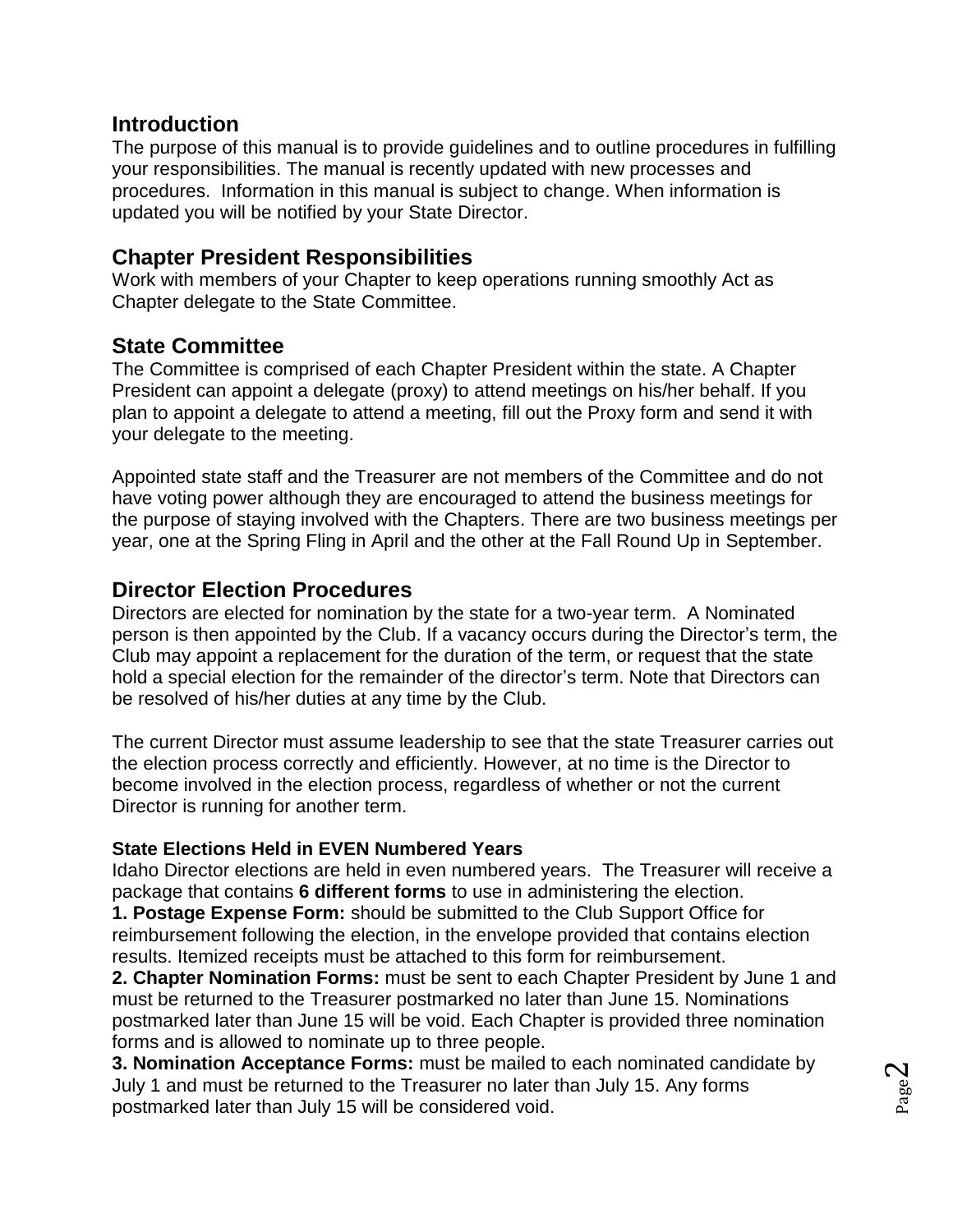**4. Nomination Announcement:** after July 15, the Treasurer should compile each candidate's qualifications in a document and email to each Chapter President announcing the names and qualifications of all candidates who have accepted the nomination. Chapter Presidents are then required to forward this document to Chapter members.

**5. Official Ballots:** must be mailed to each Chapter President by August 1 and must be returned to the Treasurer postmarked no later than August 15. Any ballots postmarked later than August 15 will be considered void.

**6. Tally Form:** after August 22, the Treasurer should tally all ballots received on the Tally Form and send, along with all other forms, in the envelope provided, to the Club Support Office postmarked no later than September 6.

## Announcing Election Results

When the election is complete, the Treasurer is aware of election results and is respectfully expected to keep this information confidential until the Club Support Office has notified the candidates of the results. The Treasurer will receive notification that candidates have been notified, along with an announcement that should be distributed to all Chapter Presidents.

Process for When There is Only One Candidate for Director

In the case where there is only one candidate for the position of Director, the complete election process must be followed. Written verification that each Chapter President has had the opportunity to nominate and to vote for state/provincial Director must be submitted to the Club Support Office.

## **Treasurer Election Procedures**

This is the only required officer and is also an elected position. The Treasurer acts as the state Treasurer for the years of the Director's term.

The Treasurer shall be elected before January 1 by a simple majority of all members of the State Committee (Presidents), and shall take office on January 1. The Treasurer may not be a member of the state Director's family.

Responsibilities: Maintain custody of all funds, securities, and assets Maintain full and accurate accounts of all receipts and disbursements Report of accounts of all receipts and disbursements at all state Committee meetings Pay only those expenses, which have been approved by the state Committee. All disbursements will be made by check, co-signed by the Director and Treasurer. Facilitate Director Election process.

## **Member Support**

If members need support please direct them to the Member Services team. Here's how to contact Member Services:

## **1-800-234-3450**

Mon.-Fri. 6am-7pm MST Sat. 8am-4:30pm MST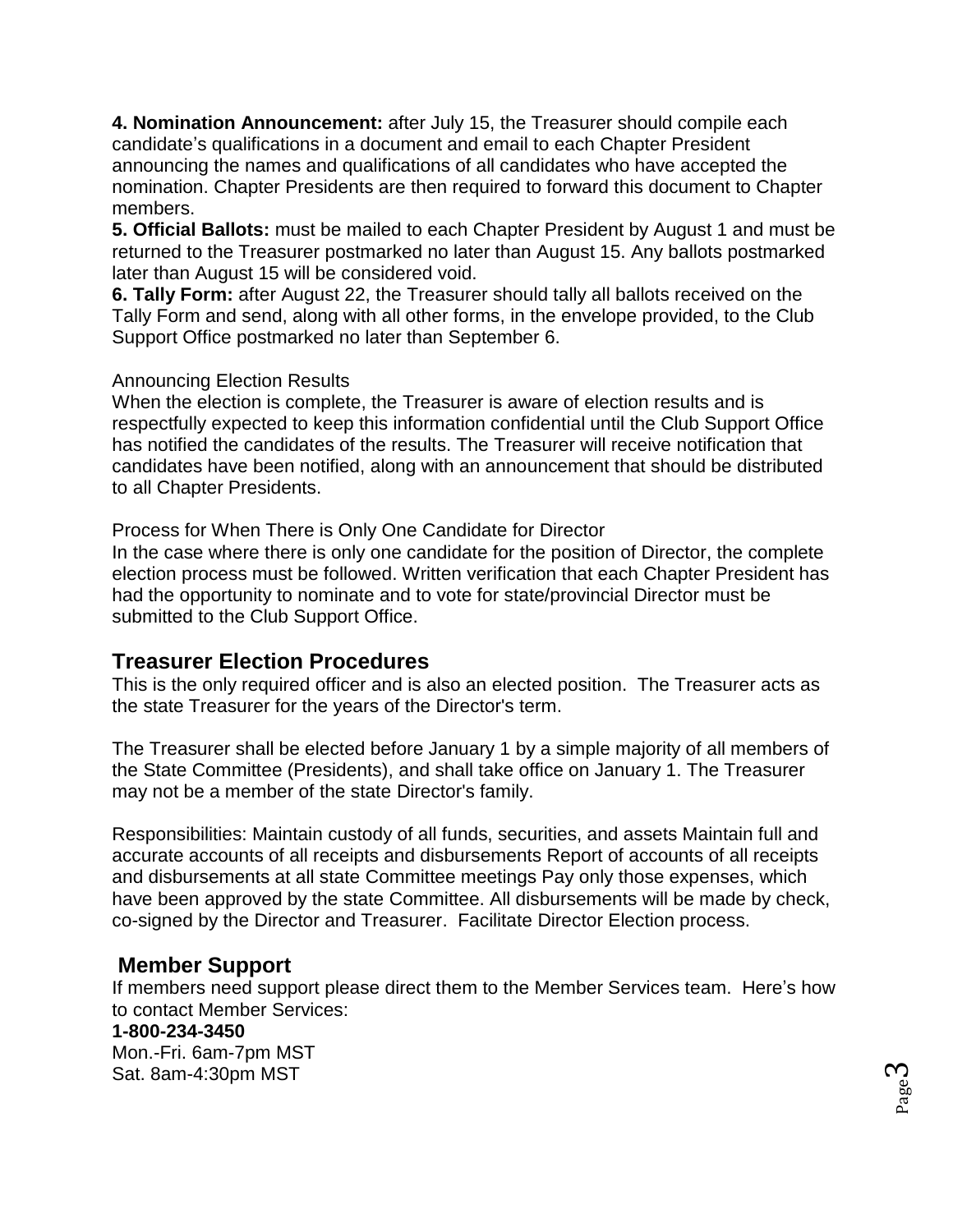Also, visiting **GoodSamClub.com/contact** is a great resource for existing members to find contact information for other services such as Roadside Assistance, Extended Service Plan, Tours, Good Sam Visa, and more! Here, members can also submit questions via email directly to Member Services.

## Assisting Members Who Lost Membership Card

If an existing member loses his/her permanent membership card, please refer him/her to Member Services to request a new card. If the member would like a temp card while they are awaiting the new permanent card to arrive via mail, please refer the member to GoodSamClub.com to print a temp by following these instructions: Sign in at GoodSamClub.com Click "My Profile" in upper right corner Find the "My Good Sam Account" section on right-hand side Click the "Print a Temporary Membership Card" option.

## **Good Sam Logo Merchandise – Available at GoodSamClub.com/gear**

We now have Nike branded Good Sam Logo Merchandise available for purchase via the Good Sam Club website. We are offering this merchandise online only at the most affordable price possible in order to bring you high quality Good Sam Logo Merchandise. Jackets, Hats, Golf-shirts, and more are available.

## **Good Sam Club Logo Usage**

The Good Sam name and logo (Sam's smiling face) are registered trademarks of Good Sam Enterprises. The Good Sam Club name and/or logo are not to be used for commercial enterprise. The official red color that represents the Club is PMS 485. This PMS color should be used as the red color in any materials you print. The Club has given state/provincial organizations and Chapters permission to use the Good Sam name and logo on state/provincial and Chapter patches, flags, decals, etc. when these items are made up for non-commercial identification purposes only. This means that any item must include the state/provincial or Chapter name and/or logo in addition to the Good Sam name and/or logo. The Good Sam logo cannot be used alone for any state/province or Chapter purpose including stationery, business cards, notepads, tshirts, sweatshirts, etc. for you or your staff.

The Club is very proud of the Good Sam Club brand and all it represents. Good Sam's smiling face is the most recognizable logo in the RV industry so it is critical that the logo be appropriately illustrated in all communications. Colors and styles should never be modified. If there are any questions whether your logo complies with these guidelines, or if you would like to request the latest Good Sam Logo, please contact your State Director.

## **Chapter News**

Send all Chapter News to: chapternews@goodsamfamily.com Good Sam is working hard to promote club activities, and you can help. Please submit your latest news and photos about memorable RV outings and community service projects. If you produce Good Sam newsletters, eNewsletters or other communications for members, please share those with the Good Sam Club as well.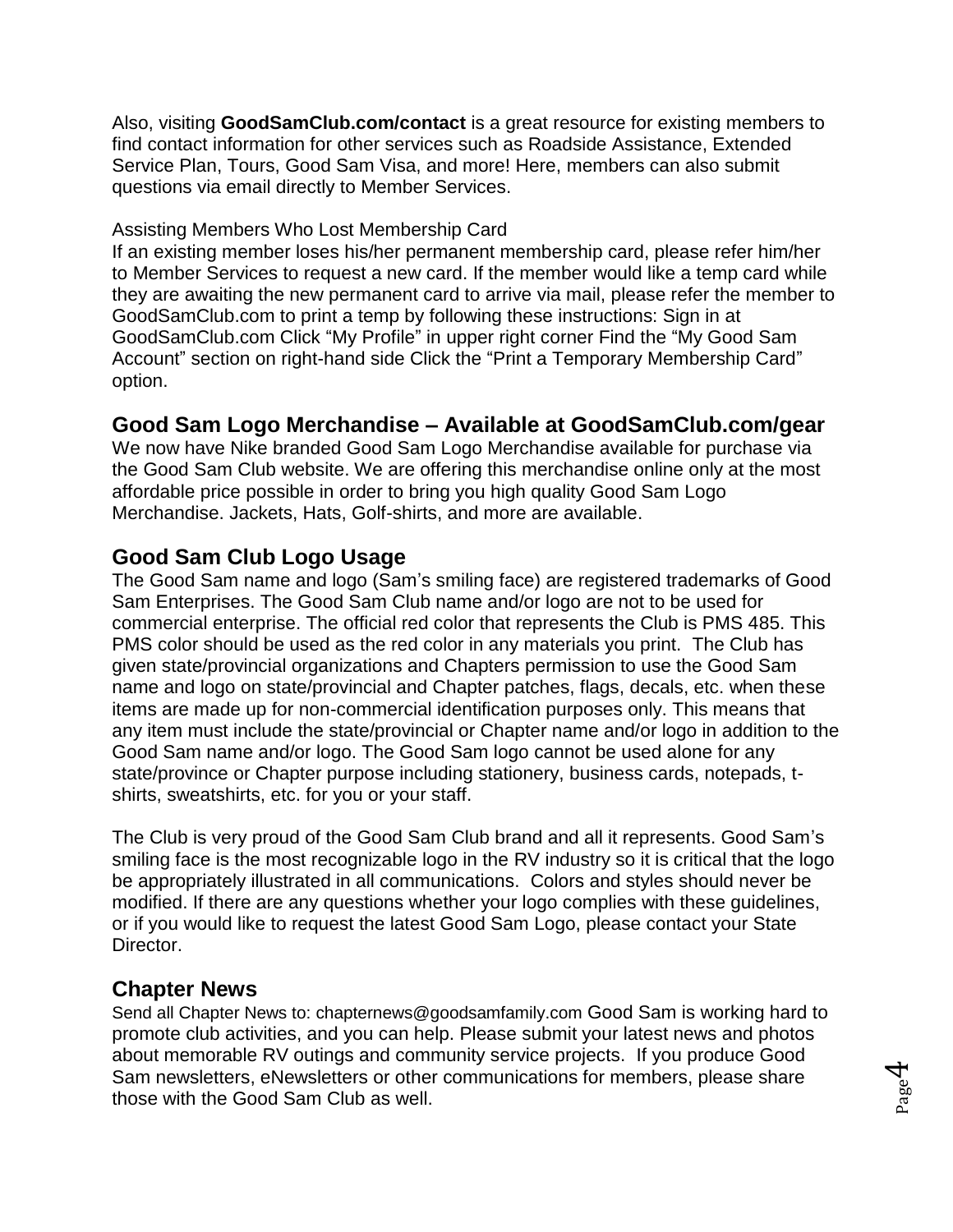When you email your news items, don't forget to include the best of your digital images. In addition to group shots, the Good Sam Club is hoping to see more active photos of members making a difference and having fun doing it. Outdoor photos tend to work best. Please include your name and phone number so that you may be contacted if additional information is needed.

# **GoodSamClub.com/Chapters**

This section of the Good Sam Club website lists Chapters by state/province. You are encouraged to get familiar with this section of the site to be sure that your Chapter is listed. If not, please contact your State Director.

## **Chapter Size Guidelines**

As a guideline, the Club recommends that Chapters should have a minimum of six rigs. However, should a Chapter begin to fall below this guideline the State Director has been asked to assist the Chapter President in sourcing new members, to allow a time frame to rebuild and/or by finding another Chapter the remaining members may like to join.

## **New Chapter Registration**

Contact your State Director in order to: Obtain a 'New Chapter Registration Form' Once completed, the Director will submit it to the Club Support Office who will retain contact information for the President of the new Chapter and return the Registration Form along with the Chapter's official Charter to the State Director. The Director shall determine how the President of the new Chapter receives the Chapter Charter.

## **Chapter Dues**

All monies received by the Chapter from dues or any other source shall go into the Chapter Treasury. All expenditures of monies from the Chapter Treasury shall be ratified by the membership at a regular business meeting. All disbursements from the Chapter Treasury shall by by check, cosigned by the Treasurer and Chapter President, after ratification by the membership. These disbursements may be made from available cash on hand, but will be duly recorded in the financial records of the Chapter.

## **De-chartering a Chapter**

If it becomes necessary to de-charter a Chapter, email the Director with this request. Let the Director know if any Chapter members are interested in continuing the Chapter or moving into another Chapter in the area. The Director will then initiate a 30-day period in which the Chapter Officers may appeal the request of de-chartering. If an appeal is not received within 30 days, the Director will notify the Club Support Office. The Club Support Office will proceed accordingly.

## **Chapter Anniversary Certificates**

During the month of February, the Good Sam Club Support Office will issue an anniversary certificate via mail to the Director for any Chapters that reach years 5, 10, 15, 20, and every 5 years after 20. Directors are responsible for getting the certificates to the Chapter President.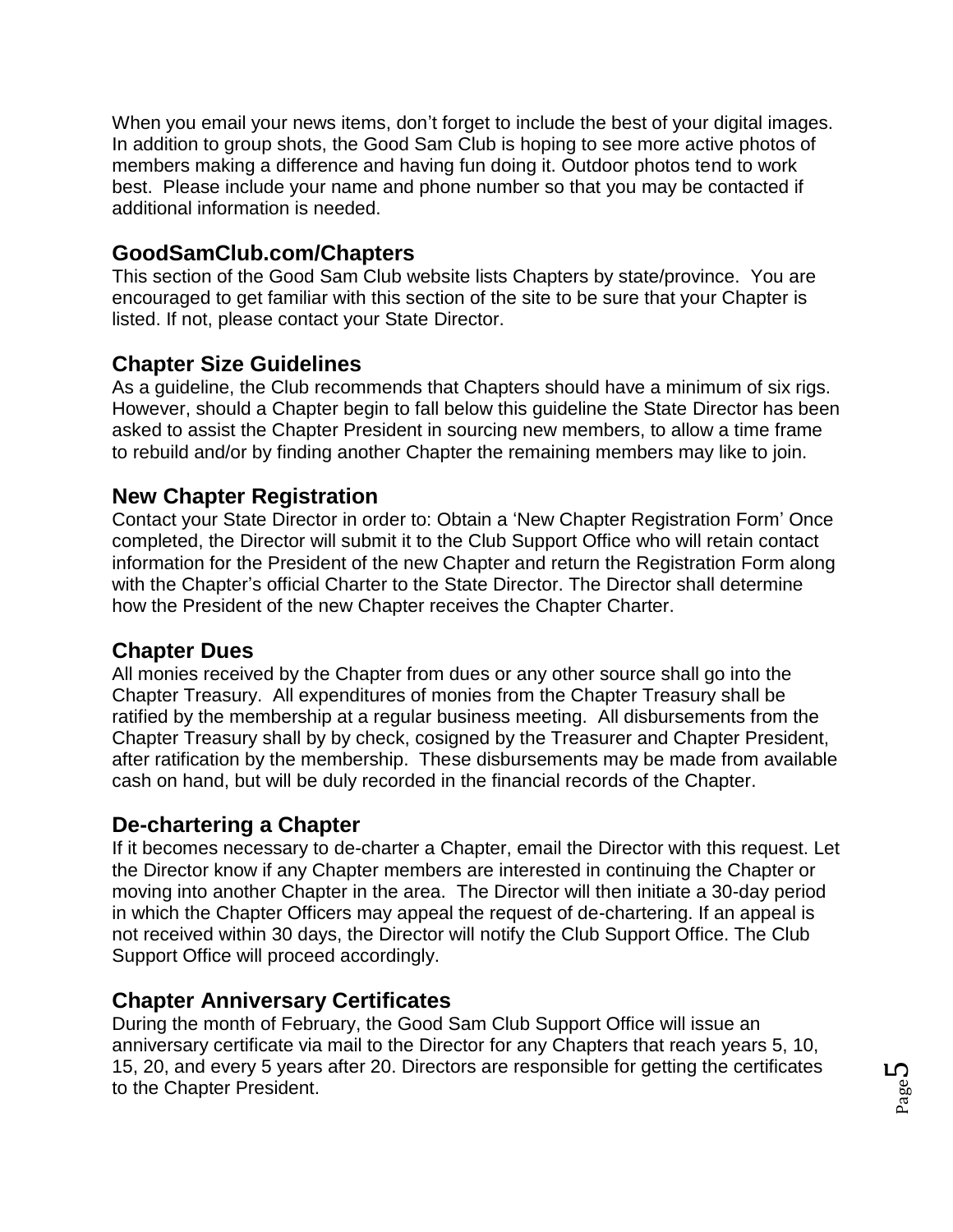## **Chapter Patches**

Directors have the authority to give final approval on Chapter patches on behalf of the Club. Chapter Patch Requirements: Include either the text "Good Sam" or the current Good Sam Club Logo If using the Good Sam name, Good Sam should not be plural

 Example: Second Chance Sams is ok, Sams can be plural as it does not use Good Sam together. If using the Good Sam Club logo, the colors on the patch are limited to black, white, red and Yellow.

## **Cleanup Days – May**

The annual Good Sam Cleanup Days have been designated for the month of May. This event has been scheduled for the weekend before Memorial Day weekend in an effort to prepare our public lands for the traditional camping season. Chapters are encouraged to select a campground, park, or other public land of their choosing to pick up trash and/or do general cleanup and improvement.

Camping World encourages members to bring their full bags of trash to a Camping World SuperCenter where dumpsters will be available for trash disposal. After you've disposed of your trash, stick around for a while and enjoy fun, food (while supplies last) and other festivities that are part of Camping World's 8th annual Grillfest.

If your Chapter is participating in a Club sponsored contest in conjunction with Cleanup Days, send a photograph and a paragraph of information of your Chapter with the filled trash bags via email to cleanupdays@goodsamclub.com.

# **State & Chapter Constitution and By-Laws**

The Good Sam Club Constitution and By-Laws are the Constitution and By-Laws for every State and Chapter. Each Chapter may write it's own Standing Rules as their guideline in conducting Chapter business. These rules cannot conflict with the Club's Constitution and By-Laws. Keep the Standing Rules simple and do not include Robert's Rules as a requirement. The rules also may not apply indefensible restrictions on membership in the Chapter. If you amend your Standing rules, you must submit a copy to the State Director for approval. A copy of the Club's Constitution and By-Laws can be found at idahogoodsam.org under "Documents".

## **Refer a Friend**

When taking part in the Refer-a-Friend program, you can earn free nights of camping (up to \$25 value) when you refer a new member using the Refer-a-Friend invitations found at **GoodSamClub.com/friend**. When you refer a new member, you'll receive a certificate for a FREE night of camping at any Good Sam RV Park – valued at up to \$25. For every 5 new additional new members you refer using these same Refer-a-Friend invitations found online, you'll receive another certificate for a FREE night of camping – there's NO LIMIT to the number of free nights you can earn. To find Refer-a-Friend invitations, log into your online Good Sam account and go to GoodSamClub.com/friend.

For information on Rallys for each year, go to **TheRally.com** for details.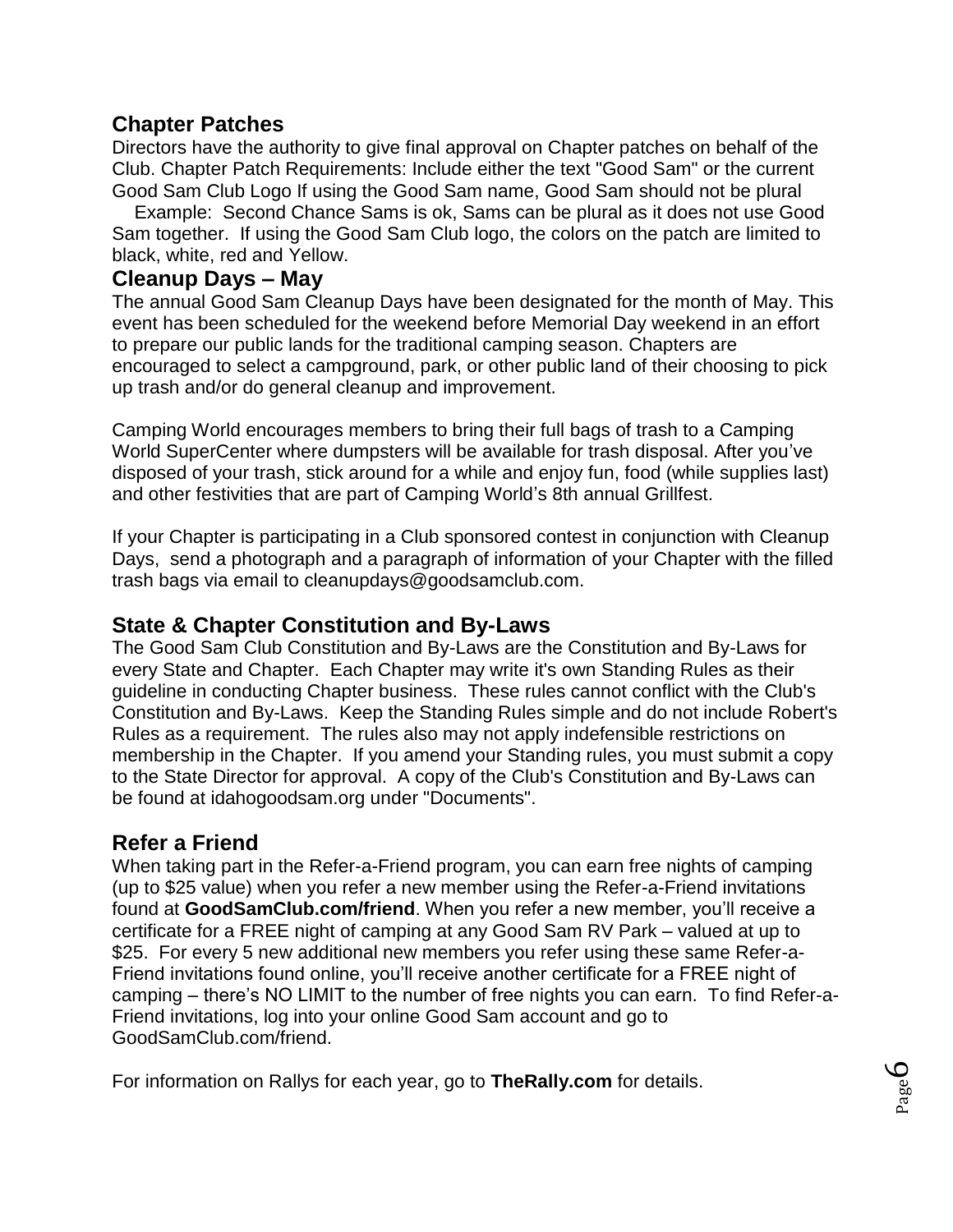# **Club History – The Start of Something Big (2012)**

The Good Sam Club got its start back in 1966 when a small Southern California magazine, *Trail-R-News*, published a letter from a subscriber that recommended distributing decals to trustworthy RVers willing to offer assistance to fellow RVers. The publisher liked the idea and came up with the name the Good Sam Club, based on the parable of the Good Samaritan who helped a traveler in need. Bumper stickers were printed, and Good Sam got his now-familiar halo and wide grin.

In 1967, Good Sam's member publication, *Hi-Way Herald*, rolled off the presses as a four-page newsletter. As the Club grew, so did the publication, and in 1974 *Hi-Way Herald* became a monthly tabloid. In 1989, "*Herald*" was dropped from the nameplate, and *Highways* evolved into a full-color magazine recognized as an authoritative source of RV and Club information. These days, *Highways* is packed with Club and Chapter news, RV destinations and expert technical advice and is available to members both in print and online.

In 1968, *Trail-R-News* was sold to its cross-town rival, *Trailer Life* magazine, along with the Good Sam Club and its 10,000 members. Also in 1968, the Club's first regional Chapter, the Ute Salt Shakers of Utah, was chartered. Hundreds of Chapters soon followed, allowing members to enjoy the camaraderie of group RV outings while making a difference by volunteering on service projects. In 1974 Good Sam honored the first Chapter of the Year, Northern California's SAC Sams, for its outstanding volunteer efforts. The award has been bestowed on a deserving Chapter every year since then, including the latest winners, the South Georgia River Sams.

In 1969, the Club's first Directors were elected to guide members to local chapters and host regional events known as Samborees. The Club now has Directors in nearly every state and province. By the mid-1980s, Good Sam had grown to 400,000 members, in 2000 membership surpassed one million, and today 1.3 million members belong to the club.

The first Good Sam campground directory came out in 1972. The initial 700-page guide, produced by *Trailer Life*, sold for \$2. Soon the network of Good Sam RV Parks was created to offer members 10% off at top RV campgrounds and service centers, and a team of traveling RVers were hired to rate the resorts on *Trailer Life*'s unique threetiered scale. The *Trailer Life Directory* is still the Club's official campground directory, identifying more than 11,700 RV parks and 1,700+ Good Sam RV Parks in the 2012 edition and continuing to update campground ratings each year. In 2013, the *Trailer Life*  and Woodall directories will unite to form a new "super directory," utilizing Trailer Life's rating system plus enhancements from Woodall's equally esteemed campground guides.

In 2000, the Club along with sister companies Camping World, Coast to Coast Resorts, Woodall's and Trailer Life, co-hosted the first annual Great North American RV Rally (now called the Good Sam Rally). The event drew more than 11,000 RVers to Gillette, Wyoming. With three Good Sam Rallies in 2012—in Phoenix, Arizona, Louisville, Kentucky and Daytona Beach, Florida—Good Sam's event program is now bigger than ever!

Good Sam offered the first legislative parking kit in 1974 to help fight anti-RV parking ordinances. Since then, the Club has influenced local, state and national legislation on RV issues ranging from parking rights to outdoor recreation on public lands. One of the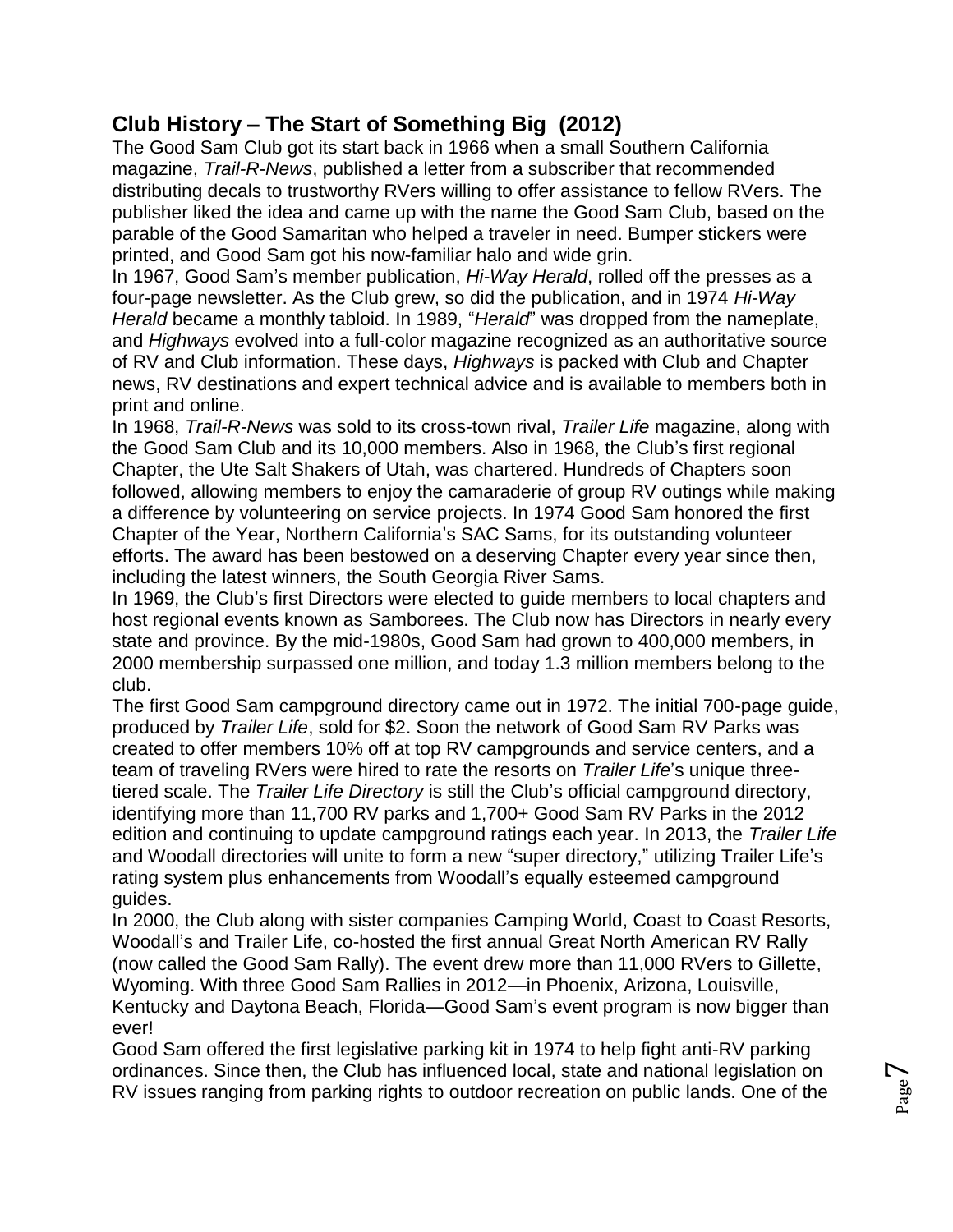people most responsible for the Club's legislative initiatives over the years is Sue Bray, who became a familiar face to members in the pages of *Highways*. She joined the company in 1976 as Chapter Activities Director, then served as Executive Director for many years before becoming Member Benefits Director.

In 1977, the Club launched its RV Tours and Caraventures program with a guided trip to the Tournament of Roses. This year marks Good Sam's 35th guided excursion to the Pasadena festivities. The Club's 2012 tours also take members from the Alaska Highway to the Albuquerque Balloon Fiesta and other must-see destinations. Good Sam started offering RV insurance in the '70s, and in 1984 the Club's popular Roadside Assistance program was launched, followed by other programs from RV financing to extended RV service to mail-forwarding, all aimed at making life on the road safer and more enjoyable. Today, Good Sam provides Roadside Assistance to nearly half a million RV, car and truck owners.

In 1980, Dogs for the Deaf became the Club's official charity. Over the years, Good Sam Chapters have raised so much money in support of Dogs for the Deaf that the Club is now the charity's largest single donor group. Good Sam Chapters have raised money for many other worthy causes and volunteered for programs ranging from Adopta-Park to Adopt-a-Highway. Since 1996, Chapters have helped out during Good Sam's annual Cleanup Days, tidying up North America's public lands.

The first Action Line letter appeared in *Hi-Way Herald* in 1981, with Good Sam acting as a third-party mediator to help settle consumer disputes. More than three decades later, Action Line has petitioned businesses on behalf of tens of thousands of members to help resolve their differences.

Good Sam has answered members' technical questions in the pages of *Highways* since 1989. In 1992, renowned RV expert Bob Livingston took over the Q&A column, named it Tech Topics and developed it into one of the most comprehensive technical advice forums found in any RV magazine. Livingston continues to answer members' technical questions in *Highways*, with the remainder responded to by RV authority Ken Freund. Today, Good Sam also communicates with members through the Club's monthly eNewsletter, *CyberSam*, monthly *Good Sam Insider* eBulletin and the newly revived *Hi-Way Herald* in select Camping World mailers. To keep up on RVs and RVing, many Good Sam members take advantage of subscription discounts on Highways' sister magazines, *Trailer Life*, *MotorHome* and *Camping Life*.

Launched in the mid-1990s, Good Sam's website initially provided club information and simple online tools. As technology improved, so did the website, with enhanced campground search capabilities, free trip routing, a comprehensive club events calendar, an RV enthusiasts' forum and instant access to benefits and services. Stephen Adams acquired Trailer Life Enterprises and the Good Sam Club from the Rouse family in the 1990s and moved the company's headquarters from Agoura Hills, California, to Camarillo and then Ventura. During that decade, Good Sam's parent company, Affinity Group Inc. (AGI), acquired Woodall's, an RV publisher established in 1935, and Camping World, the world's largest supplier of RV parts and accessories. In 1993, the Club's member service center moved to the company's Englewood, Colorado building, where sister company Coast to Coast Resorts is based. This highly trained team spends its days fielding calls and emails helping members get the most from Good Sam.